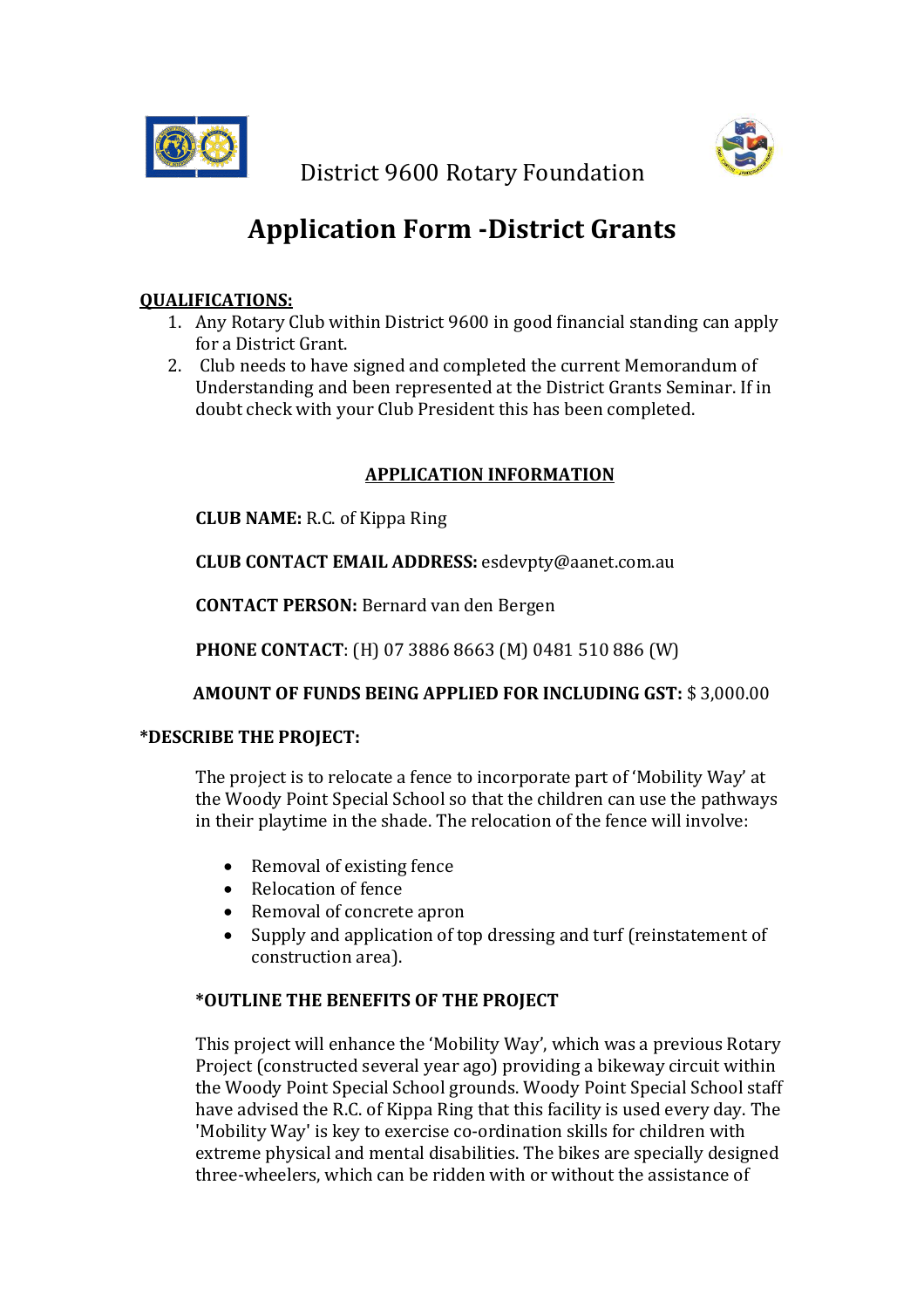support staff. The movement of the children's limbs in a fun and stimulating environment has been a great success story in this school.

## **\*DETAIL CLUBS PROPOSED FINANCIAL CONTRIBUTION, RESOURCES AND/OR LABOUR**

Cost

| 1 metre Premix concrete              |           |
|--------------------------------------|-----------|
|                                      | \$65.00   |
| 8 bags premix cement                 |           |
|                                      | \$80.00   |
| 30 metres top dressing soil          |           |
|                                      | \$970.00  |
| Turf                                 |           |
|                                      | \$640.00  |
| Dump fees for concrete               |           |
|                                      | \$855.00  |
| Truck and excavator (incl. operator) |           |
|                                      | \$1600.00 |
| New posts                            |           |
|                                      | \$340.00  |
| New panels                           |           |
|                                      | \$1180.00 |
| Gates                                |           |
|                                      | \$270.00  |
|                                      |           |
| <b>Total</b>                         | \$6000.00 |

Club Contribution \$3000.00 District Grant \$3000.00 **Total \$6000.00**

- Additional Club contribution (in-kind) **Labour: -** 4 X Rotary Club members (2 X 4hrs).
- **Completion Date: -** by the 30th June 2014.

## **\*WHY SHOULD THE GRANTS COMMITTEE APPROVE THIS GRANT APPLICATION**?

I recommend District 9600 approve this 'District Grants' application as it aligns with The Rotary International's following area of focus:

• Basic education and literacy – Woody Point Special School

RI Area of Focus Statement; "*Rotary supports activities and training to improve education for all children and literacy for children and adults.*"